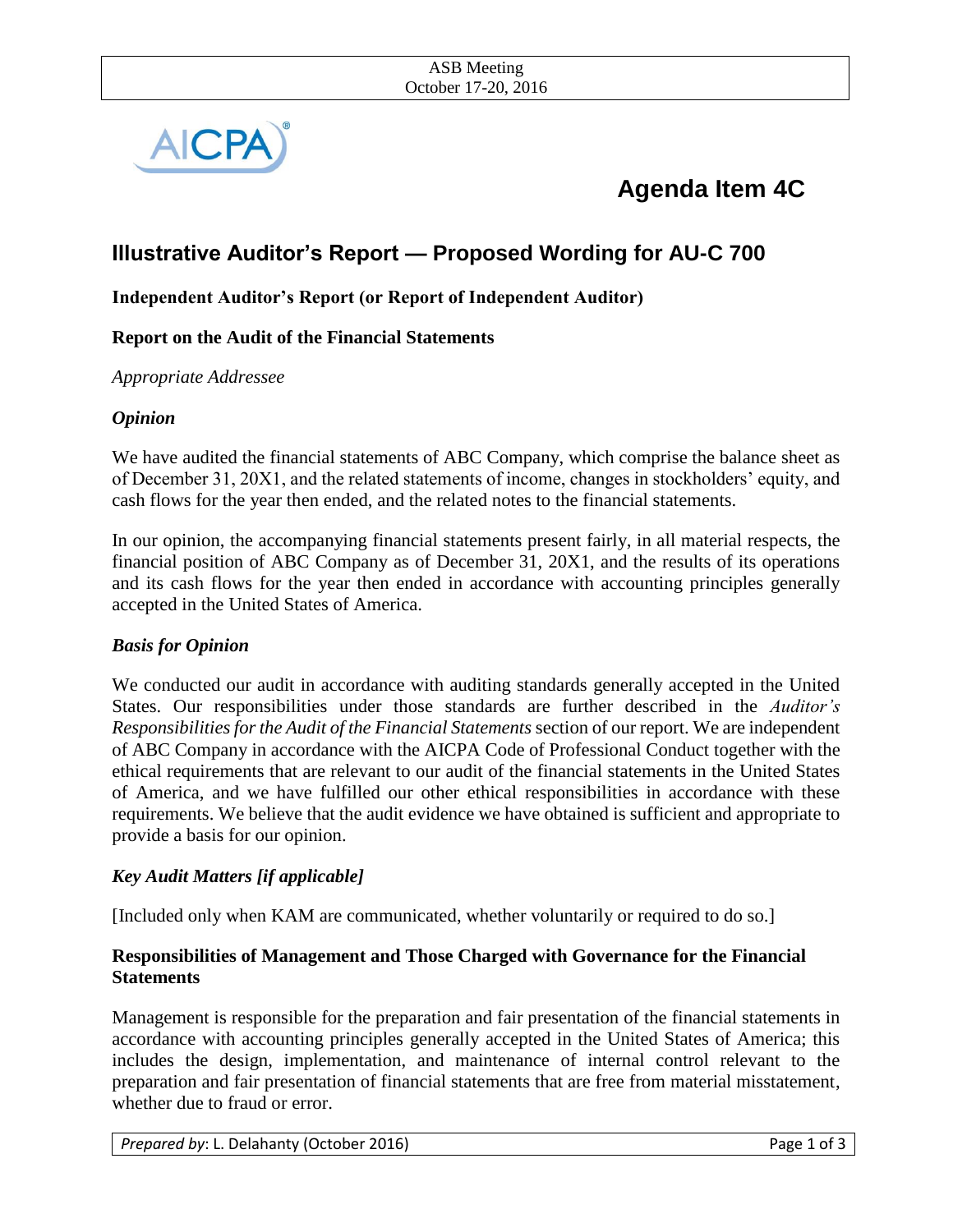In preparing the financial statements, management is responsible for assessing the Company's ability to continue as a going concern in accordance with accounting principles generally accepted in the United States of America and for determining whether the use of the going concern basis of accounting is appropriate.

Those charged with governance are responsible for overseeing the Company's financial reporting process.

#### **Auditor's Responsibilities for the Audit of the Financial Statements**

Our objectives are to obtain reasonable assurance about whether the financial statements as a whole are free from material misstatement, whether due to fraud or error, and to issue an auditor's report that includes our opinion. Reasonable assurance is a high level of assurance, but is not absolute assurance and therefore is not a guarantee that an audit conducted in accordance with GAAS will always detect a material misstatement when it exists. Misstatements can arise from fraud or error and are considered material if, individually or in the aggregate, they could reasonably be expected to influence the economic decisions of users made on the basis of these financial statements.

As part of an audit in accordance with GAAS, we exercise professional judgment and maintain professional skepticism throughout the audit. We also:

- Identify and assess the risks of material misstatement of the financial statements, whether due to fraud or error, design and perform audit procedures responsive to those risks, and obtain audit evidence that is sufficient and appropriate to provide a basis for our opinion. The risk of not detecting a material misstatement resulting from fraud is higher than for one resulting from error, as fraud may involve collusion, forgery, intentional omissions, misrepresentations, or the override of internal control.
- Obtain an understanding of internal control relevant to the audit in order to design audit procedures that are appropriate in the circumstances, but not for the purpose of expressing an opinion on the effectiveness of the Company's internal control. Accordingly, we express no such opinion.
- Evaluate the appropriateness of accounting policies used and the reasonableness of significant accounting estimates made by management, as well as the overall presentation of the financial statements.
- Conclude on Company's ability to continue as a going concern and on the appropriateness of management's use of the going concern basis of accounting. [placeholder for GC reporting content]

We communicate with those charged with governance regarding, among other matters, the planned scope and timing of the audit and significant audit findings, including any significant deficiencies and material weaknesses in internal control that we identify during our audit.

From the matters communicated with those charged with governance, we determine those matters that were of most significance in the audit of the financial statements of the current period and are